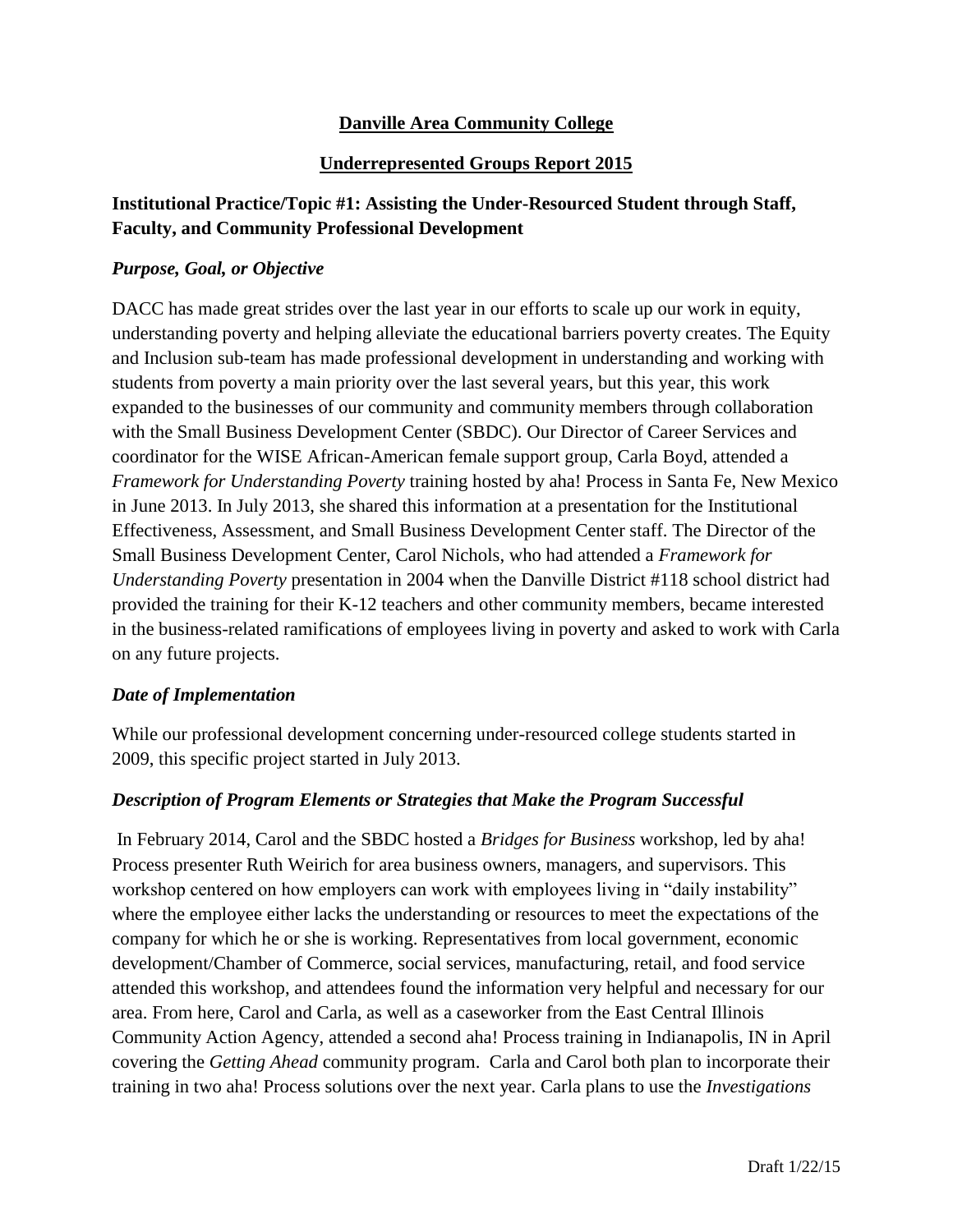*into Economic Class in America* program to explore the very real differences in economic class levels with her WISE students. For the general population, Carol and Carla are also planning to facilitate the community portion of Getting Ahead network called *Getting Ahead in a Just Gettin' By World*. This 16-week program focuses on facilitating small groups of under-resourced adults to help them understand what resources they currently have and what resources they need to build to help them create and work toward their desired future story. A pilot for this course ran during the Fall 2014 semester.

# *Evidence of Success*

Our focus on increasing understanding of under-resourced college students has made an impact in many ways. Looking at overall numbers, the portion of degree or certificate completers who are considered economically disadvantaged has steadily increased over a three-year time period (from FY 2009 to FY 2011). Even though there has been an economic down turn and more of our students are being considered economically disadvantaged than in previous years, this percentage is rising faster than our peer colleges. Our peer college average percentages for the same period were 32%, 38%, 26%, and 41%.



We will continue to review this data to determine if this is a continued trend after incorporating more student instruction in terms of helping under-resourced students eliminate barriers and reach their educational goals.

# **Institutional Practice/Topic #2: Assisting Student Success through Improvements in Math Pathways and Remedial Instruction**

### *Purpose, Goal, or Objective*

One way we plan to improve our student success rates is through improvement of our math courses. Three math interventions the Math and Science Department developed and fully implemented this past year to increase student success are the scaling of flipped learning in MATH 105 Intermediate Algebra courses, the creation of the MATH 107 Applied Mathematic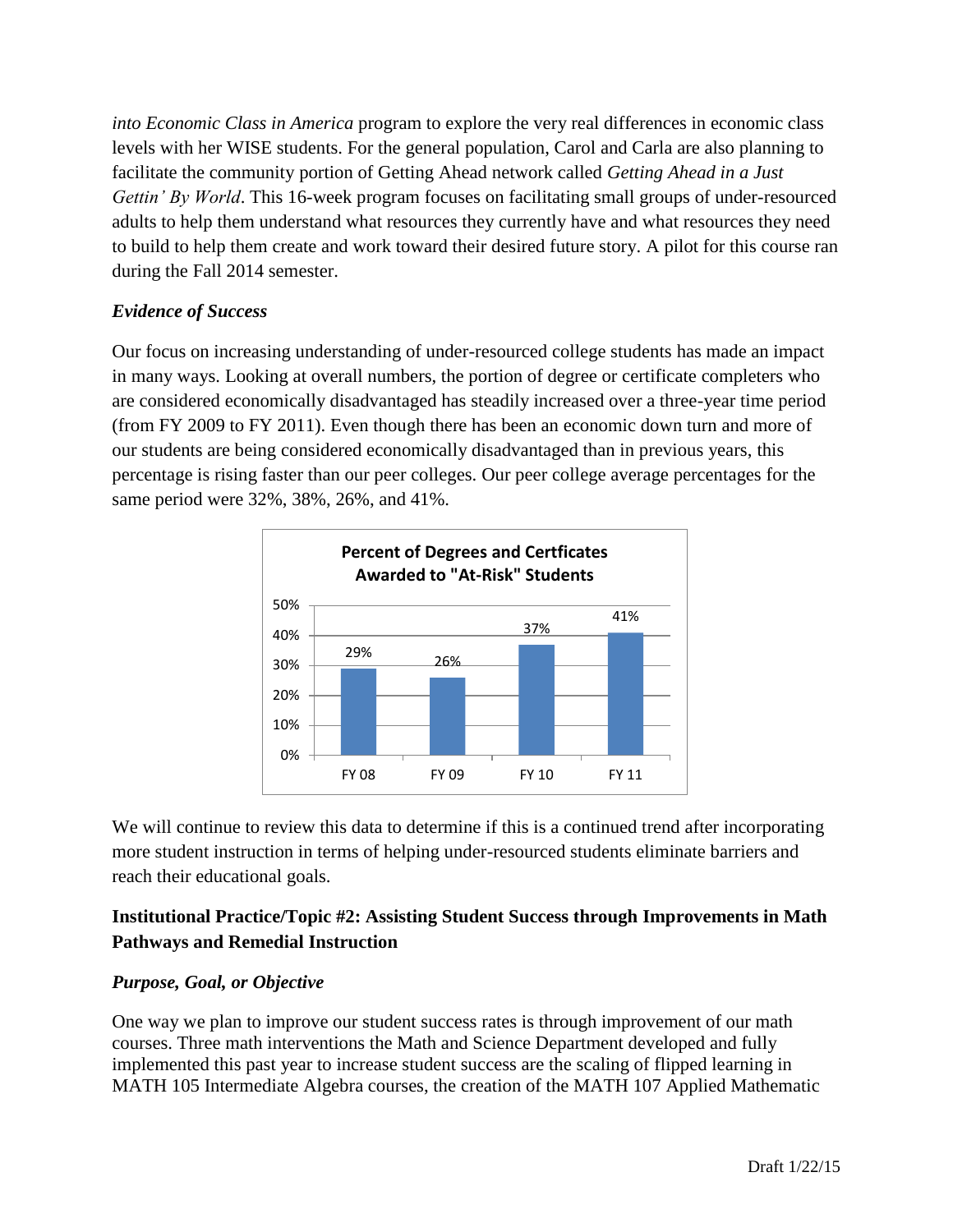Concepts course and an online math boot camp to help students review content and retake the placement test for possible advancement into a higher level math class.

Over the past few years, MATH 105 Intermediate instructors have been studying the use of the Flipped Learning classroom model. While in the traditional classroom model students are presented material during class time which is followed by an assignment done outside the classroom, in the flipped model students are presented new material outside the classroom and work on their assignments during class time. This leads to more cooperative learning and student engagement within the classroom to build a better sense of understanding.

MATH 107 Applied Mathematic Concepts creates a new pathway for students in programs that do not require the business or STEM track of MATH 111 College Algebra or MATH 105 Intermediate Algebra specifically. After students successfully complete this course with a C or better, they will be able to take MATH 115 Survey of Statistics. This course allows students to advance to college-level math classes quicker, since they will be required to take only one semester of gateway math as opposed to the two semesters that many students are currently required to take depending on placement (Basic Algebra and Intermediate Algebra). The department feels this class will help student success, because it exposes students to content and ways of thinking about math that are more relevant to their educational goals. This course was developed over the 2013-2014 school year and offered for the first time this Fall 2014 semester.

Math Boot Camp is a self-paced online tutorial available to students who place into MATH 101 Basic Algebra, MATH 105 Intermediate Algebra, or MATH 107 Applied Mathematic Concepts. This free tutorial reviews concepts and skills essential to MATH 101, MATH 105, and MATH 107, and any student that completes the module successfully prior to the fall semester qualifies to take the math placement test again. The tutorial was also designed this past year and was implemented over the summer for the Fall 2014 semester. The college decided to start this intervention based on best practices from other ATD schools, and we have started gathering data to determine if this technique is aiding our student success efforts.

# *Date of Implementation*

The planning for MATH 107 Applied Mathematic Concepts and the online Math Boot Camp started during the 2013-2014 academic year. The flipped learning model used in MATH 105 started in 2009 with pilot studies but was scaled up to include all MATH 105 courses the Fall 2014 semester.

### *Description of Program Elements or Strategies that Make the Program Successful*

For the implementation of flipped learning in MATH 105 Intermediate Algebra, instructors created video explanations as well as assembled other tools for students to use so that the course material could be learned outside the classroom setting. Now, the classroom focus is on mastery of the material by doing. Students work in cooperative groups, with assistance from their instructor, to complete problems assigned to increase the students' skills and eventually master associated course outcomes.